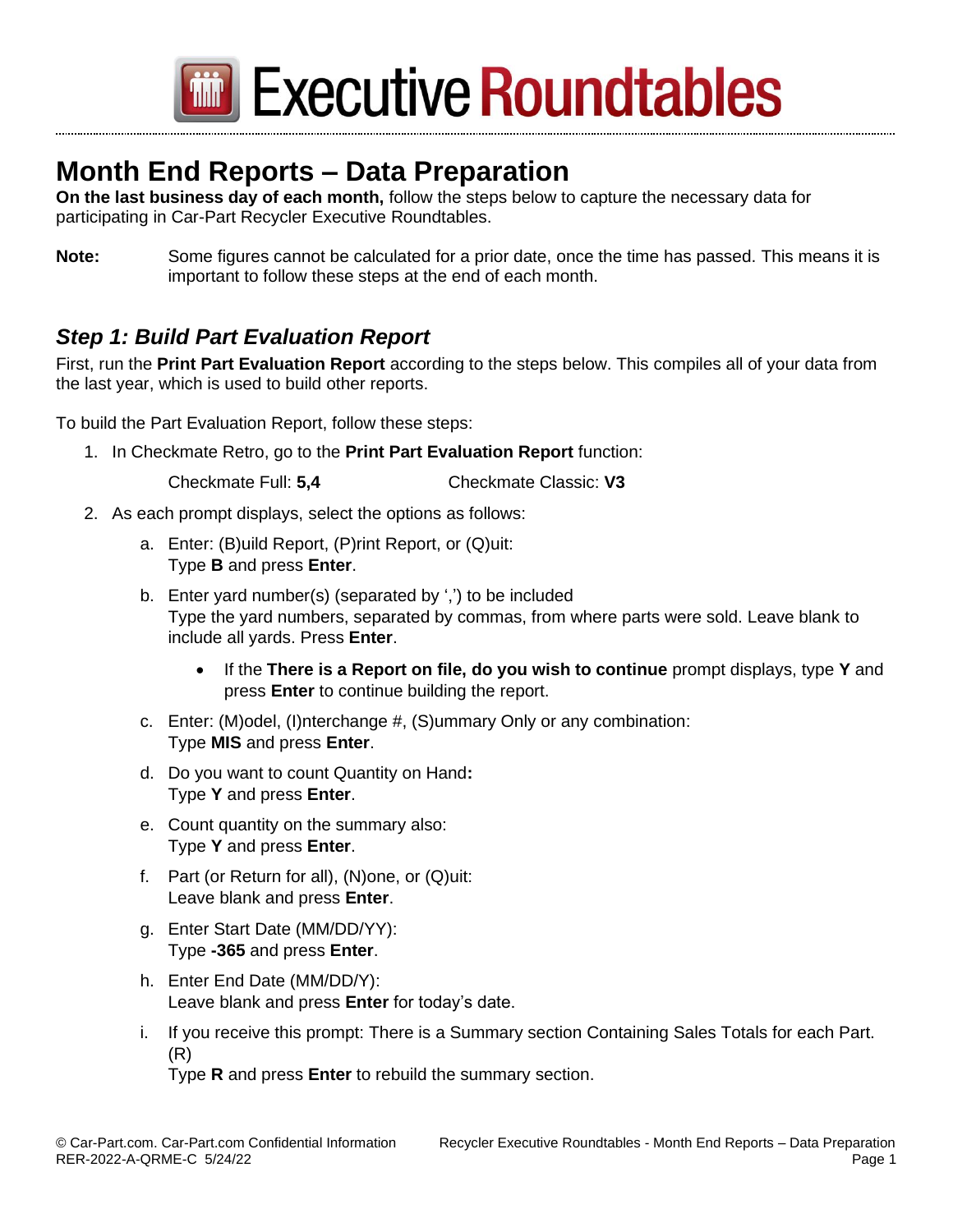- j. Count extra sales also? Type **N** and press **Enter** (unless you sell a tremendous amount of un-inventoried items. If so, type **Y** and press **Enter**.)
- k. Do you want to count net of Discounts: Type **Y** and press **Enter**.
- l. Do you want to apply Credits/Returns also? Type **Y** and press **Enter**.
- m. Do you want to include requests originated in your (O)wn Yard or from (A)ll requests made into your inventory: Type **A** and press **Enter**.
- n. Do you want to include C grade parts in your counts? Type **N** and press **Enter**.
- 3. Progress bars display showing the data being built. When it's finished, a summary of the build displays and you'll be prompted to **Enter: (B)uild Report, (P)rint Report, or (Q)uit:**  Type **Q** and press **Enter**.

## *Step 2: Run Inventory Valuation Analysis*

Next, run the **Inventory Valuation Analysis** according to the steps below.

### **If you have multiple yards, complete the steps below one time for each yard.**

1. In Checkmate Retro, go to the **Inventory Valuation Analysis** function.

Checkmate Full: **5,12,14** Checkmate Classic: **V12,14**

- 2. As each prompt displays, select the options as follows:
	- a. Enter Yard: Type your yard number and press **Enter**.
	- b. A report is on file for: Enter: (D) Set Defaults, (B)uild Mgmt Report, (P)rint Mgmt Report, (Q)uit: Type **D** and press **Enter**.
	- c. A report is on file for: Enter: (P)rices, (D)ate Ranges, (A)geing, (S)pecial, or (Q)uit: Type **A** and press **Enter**.
	- d. Aging Multipliers. Enter 1-2, (A)utomatic or (Q)uit: Type **A** and press **Enter**. This uses the numbers from the last year to adjusts the aging multipliers.
	- e. The screen displays the adjusted multipliers. Type **Q** and press **Enter**.
	- f. Enter: (P)rices, (D)ate Ranges, (A)geing, (S)pecial, or (Q)uit: Type **Q** and press **Enter**.
	- g. Enter Yard: Press **Enter**.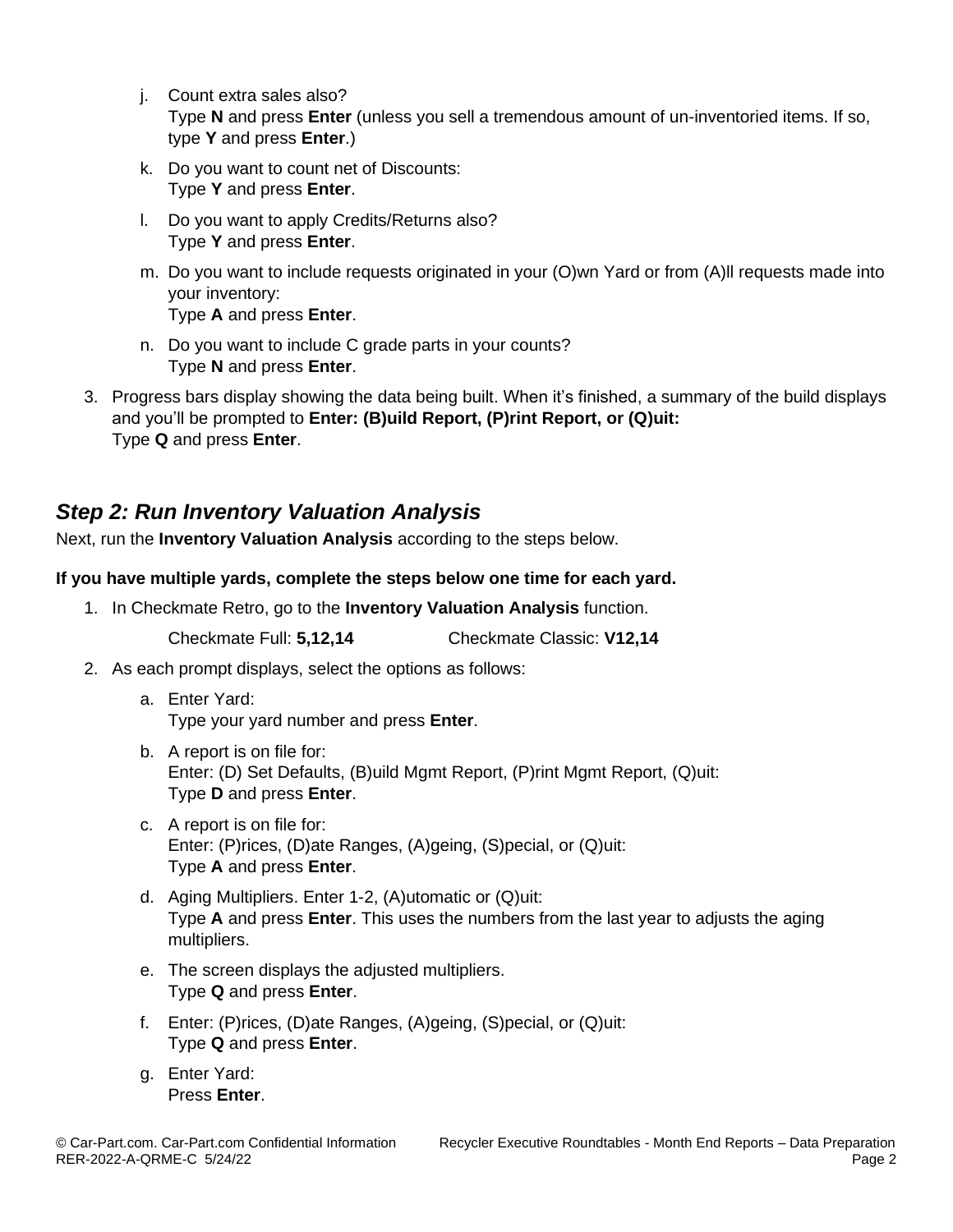| h. A report is on file for:                                                   |
|-------------------------------------------------------------------------------|
| Enter: (D) Set Defaults, (B) uild Mgmt Report, (P) rint Mgmt Report, (Q) uit: |
| Type <b>B</b> and press <b>Enter</b> .                                        |

- i. There is a Report on file. Do you wish to continue (Y or N): Type **Y** and press **Enter**.
- j. Part (return for ALL), (Q)uit: Press **Enter**.
- k. From Location (or Return for all Locations): Press **Enter**.
- l. Include Stock# (or Return for all Stock #'s): Press **Enter**.
- m. Enter Yard: Type your yard number and press **Enter**.
- n. A report is on file for: Enter: (D) Set Defaults, (B)uild Mgmt Report, (P)rint Mgmt Report, (Q)uit: Type **P** and press **Enter**.
- o. What is your historic cost of goods percentage? Type your historic cost of goods percentage and press **Enter**. (If you don't know your historic cost of goods percentage, use 45%. Be aware that cost of goods percentage can vary widely between businesses, so estimating this number will cause these reports to be less precise.)
- p. What is the estimated yearly sales of uninventoried items sold from your stock? Type the amount and press **Enter**.
- q. Print (S)ummary or (D)etail? Type **S** and press **Enter**.
- r. Enter Printer #, (E)mail, (S)creen, or (Q)uit: Type **S** and press **Enter**.
- 3. The evaluation displays on the screen. Press **Enter** repeatedly until you see a table called **Inventory Valuation – Estimated Remaining Inventory Valuation at Replacement Cost**. Locate and write down the amount for **Blended Costing**. (You will need this amount in a later step.)

Inventory Valuation - Estimated Remaining Inventory Valuation at Replacement Cost (Includes Adjustment for Sales of Uninventoried Items Sold from Stock) \$ Value **Turn Rate** 

| Wholesale Costing:      | \$385,771.19 | 0.02x |
|-------------------------|--------------|-------|
| Retail Costing:         | \$409,823.75 | 0.02x |
| <b>Blended Costing:</b> | \$397,797.47 | 0.02x |

4. Press **Enter** repeatedly until you've returned to the menu.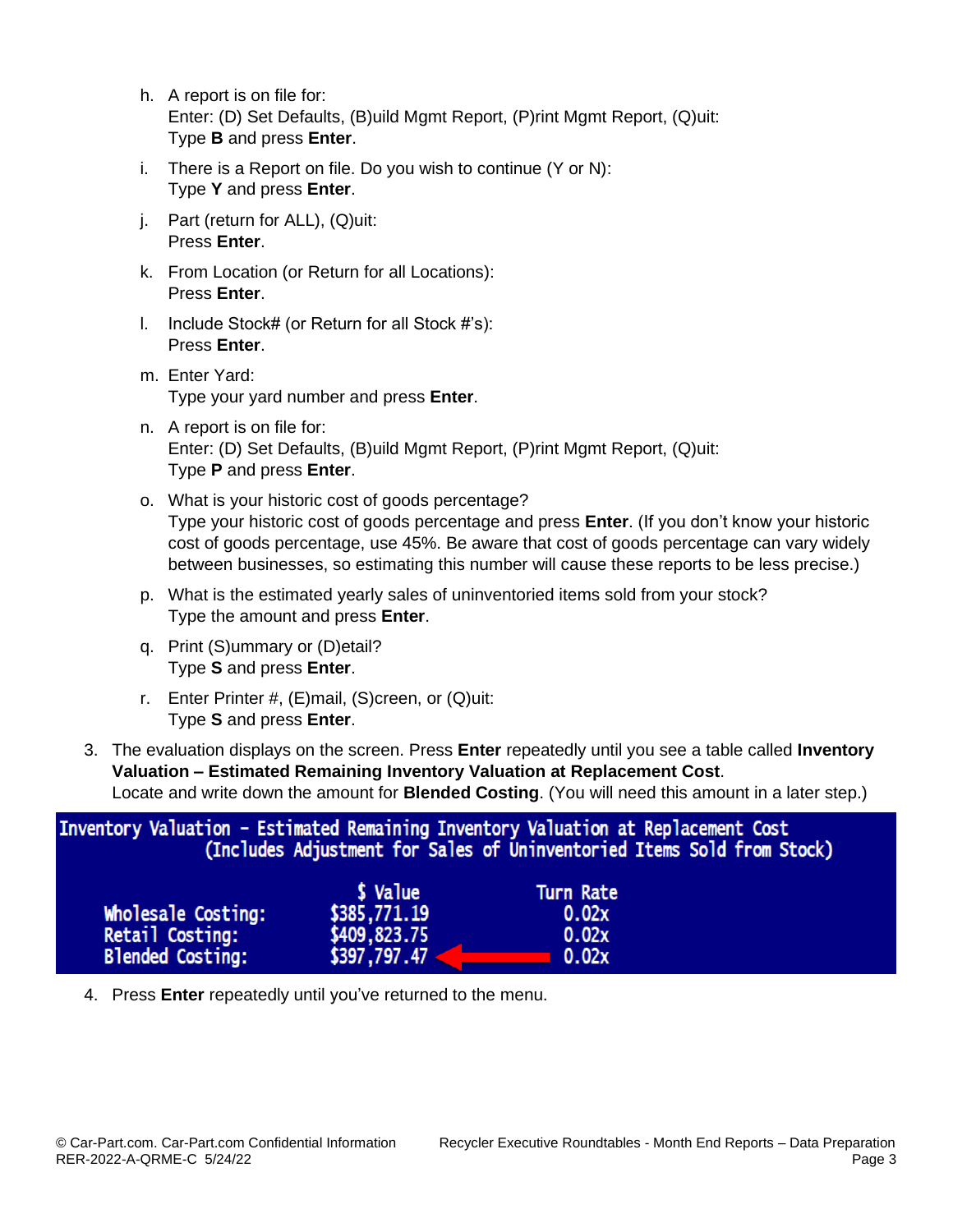## *Step 3: Enter Data in Yard Statistics*

In Checkmate, the **Yard Statistics** function is designed to hold information about your business for multiple years for reporting purposes. Some of these reports utilize data from up to 3 years ago. The more consistent you are in entering this data, the better your reports will be. If you do not have the monthly figures needed below, you can use the information from your quarterly reports divided by 3. This should only be done as a last resort, if you cannot determine the exact monthly figures. This data is imperative for the Roundtable Reports to populate data correctly.

To complete this step, you will need to gather the following numbers for the month:

- **Overhead** Total of all expenses you incurred (including payroll) except for vehicles and part(s) purchases.
- **# Emp total** Number of people employed during the month (including salespeople). Use partial numbers to accommodate part-time employees or anyone who worked only part of the month. Include working owners in this number.
- **# Emp. Salespersons** Number of salespeople employed during the month. Use partial numbers to accommodate part-time employees or anyone who worked only part of the month.
- **Total raw wages** Gross payroll. For working owners, include a reasonable wage for the work performed. Obtain this number from your accounting or payroll system.
- **Inventory value** This is the Blended Costing amount shown in the Inventory Valuation Analysis you ran above in **Step 2: Run Inventory Valuation Analysis**. If you have multiple yards, you should have already run the Inventory Valuation Analysis one time for each yard, taking note of the **Blended Costing** amount for each yard. Then, add the amounts from each yard together and use the total amount in the steps below.

Once you've gathered each of the numbers listed above, follow the steps below to enter your data in Checkmate:

1. In Checkmate Retro, go to the **Yard Statistics** function.

Checkmate Full: **5,12,22** Checkmate Classic: **V12,22**

2. Enter Yard:

Type your yard number and press **Enter**. (If you have multiple yards, enter the main yard number that you use for reporting. If you're not sure which yard that is, contact your Roundtable facilitator.)

- 3. When the yard statistics table displays, type the current **Year** and press **Enter.**
- 4. Any data previously entered for the year displays. If necessary, press **Enter** repeatedly until the cursor reaches the month you just completed.
- 5. For the month you just completed, type the following amounts and press **Enter**.
	- a. **Overhead**
	- b. **# Emp Total**
	- c. **# Emp Salespersons**
	- d. **Total Raw Wages**
	- e. **Inventory Value**
- 6. When you've finished entering the figures for the month, press **Escape**.
- 7. At the **(E)dit, (F)ile, or (Q)uit:** prompt, type **F** and press **Enter**.

Congrats! You're done with your Roundtable data prep for the month! Be sure to complete these steps again next month!